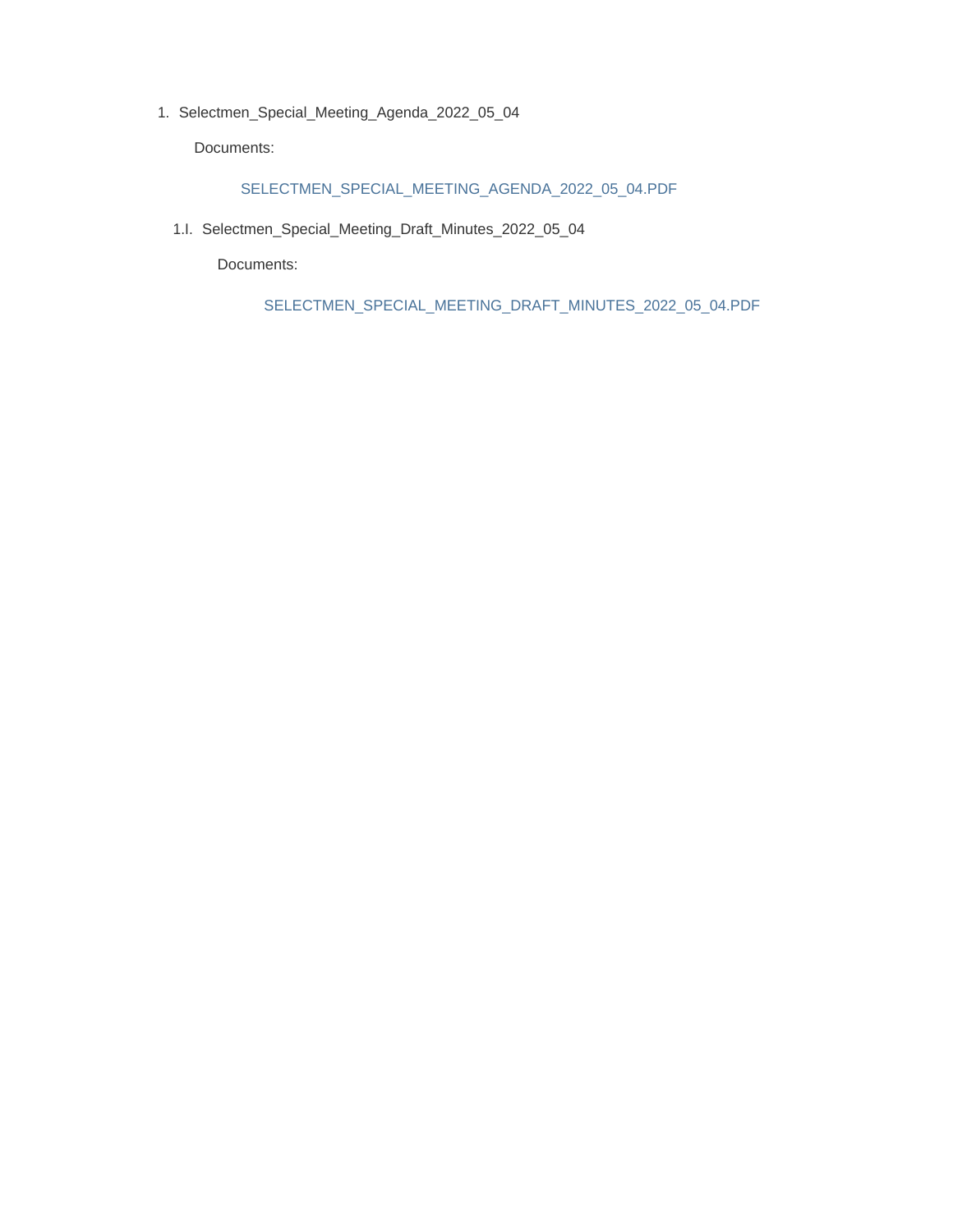

 Fred Camillo *First Selectman*



Office of the First Selectman (203) 622-7710 fax: (203) 622-3793 Town Hall• <sup>101</sup> Field Point Road •Greenwich, CT 06830 E-Mail: fred.camillo@greenwichct.org

> Board of Selectmen Special Meeting Wednesday, May 4, 2022 1:00 p.m. via Zoom Meeting

<https://greenwichct.zoom.us/j/83033132198?pwd=OHE5Z1dCSjZaN1R4YlBnTkJZL2QvUT09> Webinar ID: 830 3313 2198

Password: 5210190

## **AGENDA**

- **1. Call to order**
- **2. Executive Session** Interviews with candidates for boards, commissions or committees.
- **3. Possible votes** on matters discussed in Executive Session.
- **4. Adjournment**

Fred Camillo First Selectman

*The Town complies with all applicable federal and state laws regarding non-discrimination, equal opportunity, affirmative action, and providing reasonable accommodations for persons with disabilities. If you require an accommodation to participate, please contact the Commissioner of Human Services at 203-622-3800 or* [demetria.nelson@greenwichct.org](mailto:demetria.nelson@greenwichct.org)